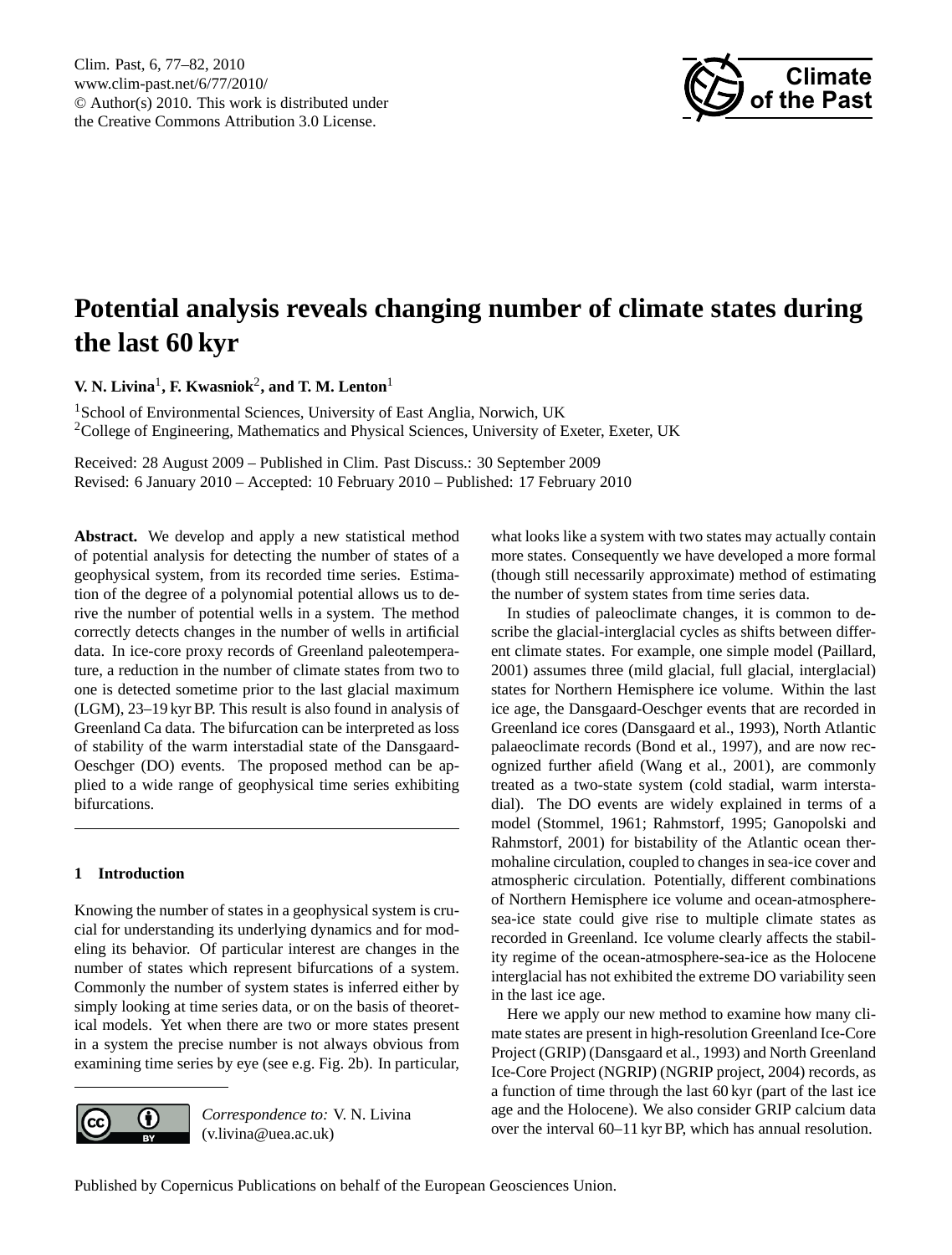The precise mechanisms causing transitions between climate states do not concern us here. We make the simplest assumption that multiple climate states can be approximated by a non-oscillatory polynomial potential, albeit one that changes through time. Furthermore, we assume that transitions between climate states are triggered purely by stochastic noise. This is consistent with recent analysis of the DO events (especially in the GRIP and NGRIP records), which does not support any underlying periodicity [\(Ditlevsen](#page-5-8) [et al.,](#page-5-8) [2007\)](#page-5-8).

#### **2 Dynamical framework**

We treat the climate system as a nonlinear dynamical system which can possess multiple states, with shifts between these different climate states induced by stochastic forcing. A one-dimensional conceptual model for this is given by the Langevin equation

<span id="page-1-0"></span>
$$
dz = -U'(z)dt + \sigma dW,\tag{1}
$$

where  $U(z)$  is a potential function,  $\sigma$  is the noise level and W denotes a standard Wiener process. The state variable z represents a large-scale climate variable like Greenland palaeotemperature and is here identified with ice-core proxy  $(\delta^{18}O)$  stable water isotope) records. In [Ditlevsen](#page-5-9) [\(1999\)](#page-5-9), the Fokker-Planck equation was used to derive the potential of the GRIP calcium record, with white non-Gaussian noise and two noise terms in the Langevin equation.

The shape of the potential is given by a polynomial

$$
U(z) = \sum_{i=1}^{L} a_i z^i,
$$
\n<sup>(2)</sup>

where the order  $L$  is even and the leading coefficient  $a<sub>L</sub>$  is positive for Eq. [\(1\)](#page-1-0) to possess a stationary solution. The order of the polynomial controls the complexity of the potential. Increasing values of L allow more states to be accommodated; for example, a fourth-order polynomial can capture a system with two states (double-well potential) [\(Kwasniok](#page-5-10) [and Lohmann,](#page-5-10) [2009,](#page-5-10) [2010\)](#page-5-11).

The number of system states is estimated by means of a polynomial fit of the probability density function of the data. Suppose the system is governed by Eq. [\(1\)](#page-1-0). The corresponding Fokker-Planck equation for the probability density function  $p(z,t)$ 

$$
\partial_t p(z,t) = \partial_z [U'(z)p(z,t)] + \frac{1}{2} \sigma^2 \partial_z^2 p(z,t) \tag{3}
$$

has a stationary solution given by [\(Gardiner,](#page-5-12) [2004\)](#page-5-12)

$$
p(z) \sim \exp[-2U(z)/\sigma^2].
$$
 (4)

Given this one-to-one correspondence between the potential and the stationary probability density of the system, the potential can be reconstructed from time series data of the system as

$$
U = -\frac{\sigma^2}{2} \log p_{\rm d},\tag{5}
$$

where  $p_d$  is the empirical probability density of the data. This is estimated using a standard Gaussian kernel estimator [\(Sil](#page-5-13)[verman,](#page-5-13) [1986\)](#page-5-13). We applied Matlab code with the built-in kdensity function and the NAG Fortran library (computing the Gaussian kernel density estimator using a fast Fourier transform). The estimator is

$$
\hat{f}(z) = \frac{1}{nh} \sum_{i=1}^{n} K\left(\frac{z - z_i}{h}\right),\tag{6}
$$

where K denotes the Gaussian kernel,  $z_i$  are the data points,  $n$  is the length of the data set and  $h$  is the bandwidth controlling the smoothness of the estimator. Following [Silverman](#page-5-13) [\(1986\)](#page-5-13), we chose  $h = 1.06s/n^{1/5}$ , where s is the standard deviation of the data set. Then least-square fits of  $-\log p_d$ weighted with the probability density of the data [\(Kwasniok](#page-5-10) [and Lohmann,](#page-5-10) [2009\)](#page-5-10) with polynomials of increasing even order L are calculated, starting with  $L=2$ , until a negative leading coefficient  $a<sub>L</sub>$  is encountered. The polynomial of highest degree before first obtaining a negative leading coefficient is considered the most appropriate representation of the probability density of the time series, both locally and globally, avoiding overfitting of sampling fluctuations in the probability density.

The number of states S in the system is then determined as

<span id="page-1-1"></span>
$$
S = 1 + \frac{I}{2},\tag{7}
$$

where  $I$  is the number of inflection points of the fitted polynomial potential of appropriate degree L as described above. This definition takes into account not only the degree of the polynomial but its actual shape. We only look at even-order potentials with positive leading coefficient. These have positive curvature both at minus and plus infinity. Thus, inflection points can only occur in pairs (if any). Any potential has at least one state (with no inflection points). Then we count one further state for each pair of inflection points. This can be either a real minimum (well) or just a flattening in the potential corresponding to a degeneracy in the potential; definition (Eq. [7\)](#page-1-1) accommodates both possibilities. The number of inflection points is numerically given as the number of sign changes in the second derivative on a fine enough mesh.

Examples of the polynomial fits for simulated data are given in Fig. [1.](#page-2-1) Given double-well potential data  $(U(z)=z<sup>4</sup>-2z<sup>2</sup>)$ , the probability density of the time series has bimodal shape. The empirical potential given as  $U=-\frac{\sigma^2}{2}$  $\frac{\sigma^2}{2} \log p_d$  can be fitted by polynomials of various orders, but only those of degree 2 and 4 have a positive leading coefficient. Higher-order polynomials have negative leading coefficients – although fitting the data better and better locally, they are clearly inadequate globally. The fourth-order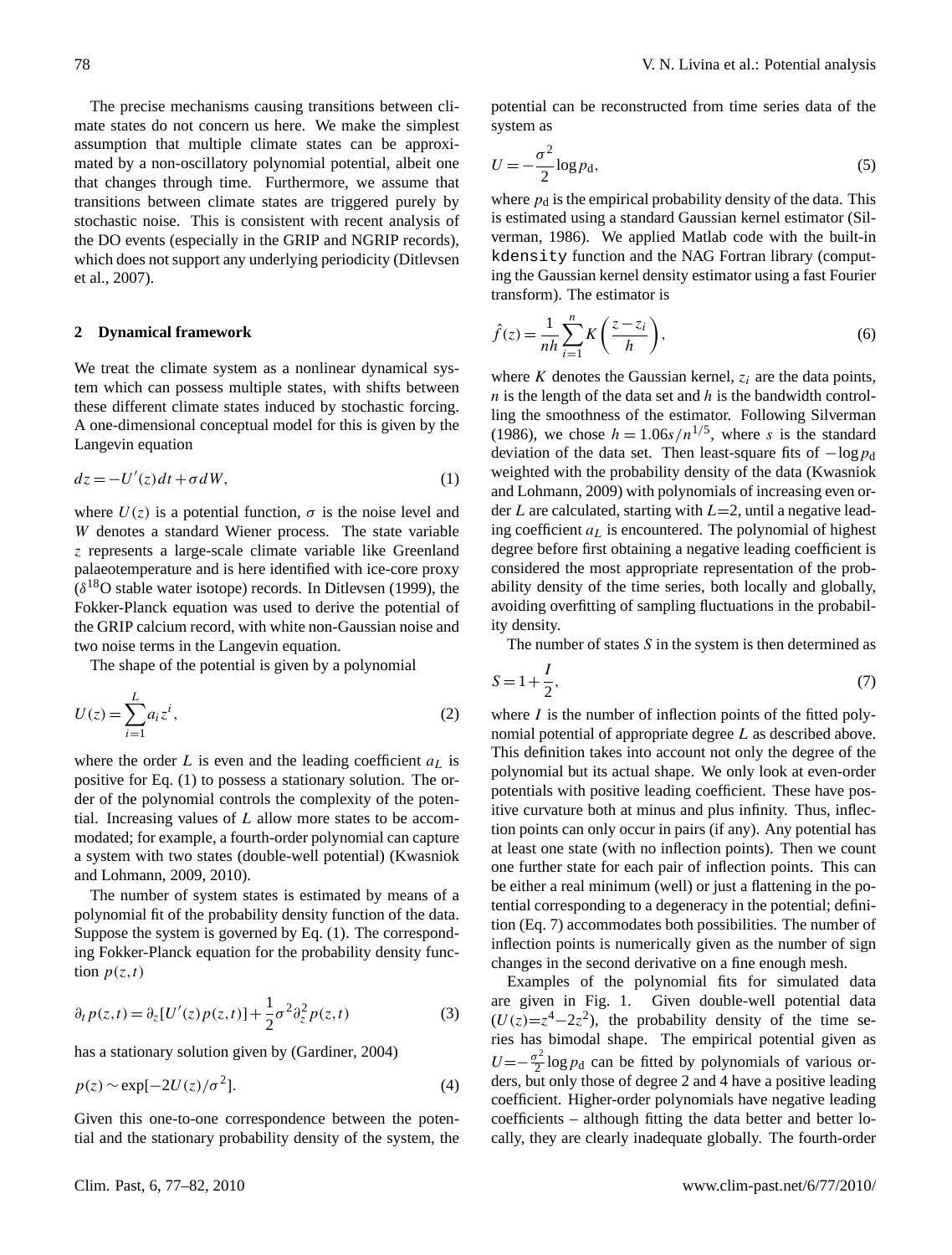

<span id="page-2-1"></span>**Fig. 1.** Empirical potential (magenta curve) of double-well potential artifical data and its polynomial fits of 2nd, 4th and 6th orders. The parabolic fit (2nd order) is not as accurate as the 4th-order polynomial, whereas the fit of 6th order approximates the potential only locally, becoming negative for large  $|z|$ . The numerical algorithm chooses the highest order of polynomial that approximates the potential globally with positive leading coefficient; in this case it is the 4th-order polynomial. The method correctly classifies the data as double-well potential.

polynomial is the appropriate representation of the probability density and the method identifies the time series as double-well potential.

A simplified version of definition (Eq. [7\)](#page-1-1) would be to only count the relative minima (real wells) in the potential. We opt here for the more comprehensive definition of system states as degenerate or nearly degenerate potentials have been shown to occur in the context of ice-core records [\(Kwasniok](#page-5-10) [and Lohmann,](#page-5-10) [2009,](#page-5-10) [2010\)](#page-5-11). Moreover, even if the system possesses real potential wells (for example, the artificial data shown in Fig. 2) changes in the number of states (bifurcations) tend to be picked up more quickly when using the inflection point definition as this is a more sensitive feature.

#### **3 Data**

To test the method for estimating the number of system states, we generated four sets of artificial data for four different potentials: one-well  $(U(z) = z^2)$ , double-well  $(U(z) = z^2)$  $z^4 - 2z^2$ ), triple-well  $(U(z) = z^6 - 4.5z^4 + 5z^2)$  and four-well potential  $(U(z) = z^8 - 6.5z^6 + 13z^4 - 8z^2)$  (Fig. [2a](#page-2-0)). Simulated data of these systems were obtained by numerically integrating Eq. [\(1\)](#page-1-0) using the Euler scheme. The noise level  $\sigma = 1.5$  was adopted, resulting in a mean state transition time (Kramers waiting time) similar to that occurring in the palaeoclimatic records when interpreting system time units as kyr. The sampling interval is 0.05 system time units. For each of the potentials, 150 time units worth of data were generated, resulting in 3000 data points. The subsets are



<span id="page-2-0"></span>**Fig. 2.** Detection of the number of states in artificial data: **(a)** four different potentials with increasing number of wells from one to four; **(b)** the resulting time series; **(c)** contour plot of the number of detected states versus time and size of sliding window (red – one, green – two, cyan – three, purple – four). The number of detected states is mapped at the middle of the sliding time windows.

combined to produce a record with 12 000 data points, corresponding to time running from 0 to 600 (Fig. [2b](#page-2-0)).

Having tested the methods on artificial data, we examined ice-core proxy records of palaeotemperature at two different sites 325 km apart in Greenland; GRIP [\(Dansgaard](#page-5-1) [et al.,](#page-5-1) [1993\)](#page-5-1) (Fig. [3a](#page-3-0)) and NGRIP [\(NGRIP project,](#page-5-7) [2004\)](#page-5-7) (Fig. [3c](#page-3-0)), on the most recent GICC05 time scale [\(Svensson](#page-5-14) [et al.,](#page-5-14) [2008\)](#page-5-14). The data are  $\delta^{18}$ O stable water isotope records, which are a proxy for past air temperature at the ice-core sites. The records can also be influenced by changing water source temperatures and snowfall seasonality. There are significant differences between the two records during the last ice age, with NGRIP systematically colder (depleted in  $^{18}O$ ), and more variable, when Northern Hemisphere ice sheets are more extensive [\(NGRIP project,](#page-5-7) [2004\)](#page-5-7). This may be because NGRIP received a greater fraction of colder air coming over the northern side of the Laurentide ice sheet. Importantly, the difference between the two records does not show a component of millennial variability. Here we consider the last 60 kyr NGRIP series with resolution 20 yr and a part of the GRIP series (which is 112 kyr long) in the same interval (60– 0 kyr BP) with the same temporal resolution of 20 yr. For the detection of changing numbers of states we use sliding windows of varying length through each dataset.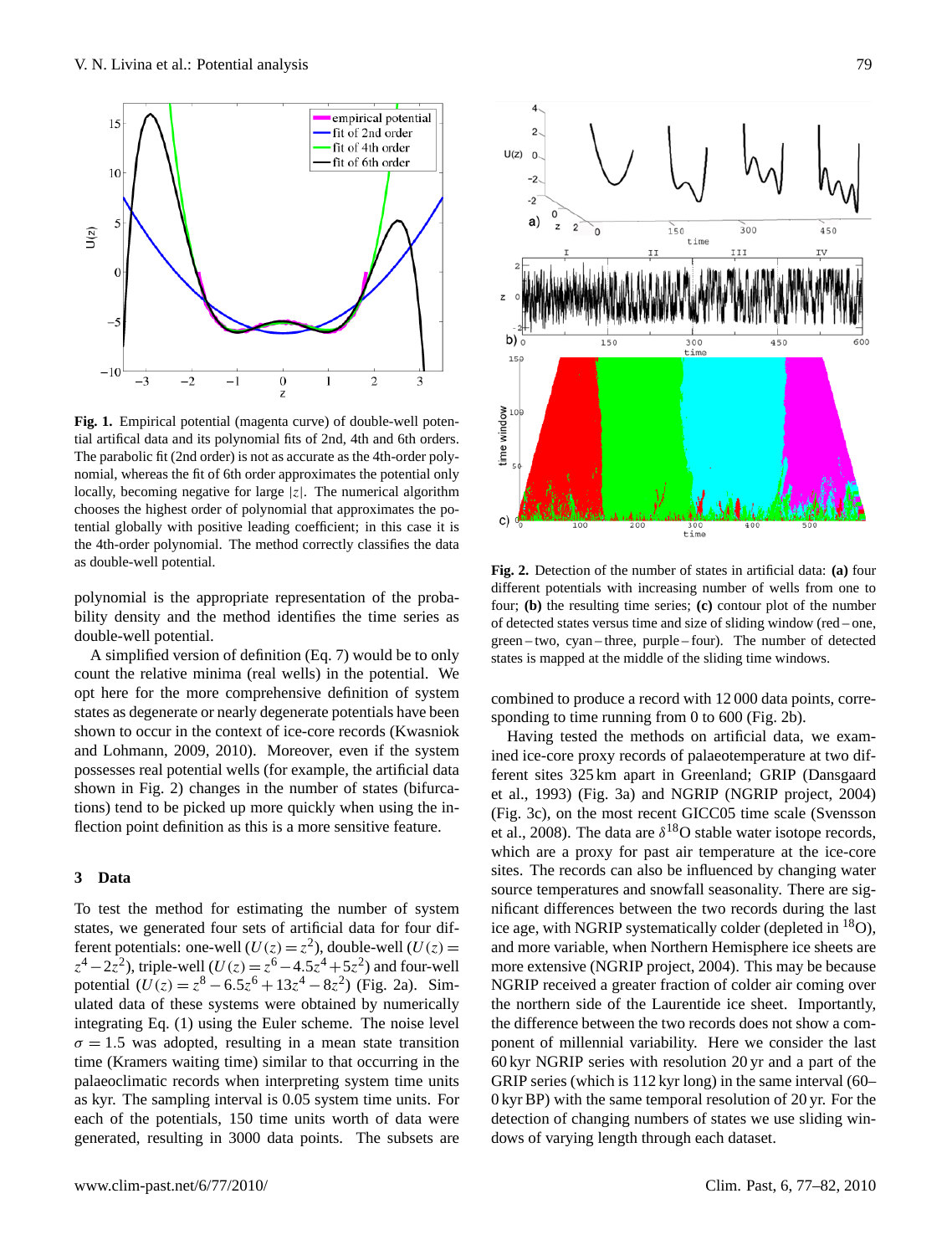

<span id="page-3-0"></span>**Fig. 3.** GRIP ice-core data: **(a)** time series; **(b)** contour plot of the number of detected states versus time and size of sliding window, mapped at the middle of the sliding time windows (red – one state, green – two, cyan – three, purple – four). NGRIP ice-core data: **(c)** time series; **(d)** contour plot of the number of detected states as in (b).

To further test initial results obtained on the  $\delta^{18}O$  data, we also examined Ca data from the GRIP project (Fig. [4\)](#page-3-1) that has annual resolution and spans the interval 91–11 kyr BP. In our analysis, we consider a subset of this dataset starting at 60 kyr BP to make it comparable with the other two datasets.

#### **4 Results**

We visualize the estimated number of system states as a colour contour plot, expressed as a function of the time at the middle of the data window (x-axis, aligned with the data time scale) and the time length of the data window (y-axis). As the results are plotted at the middle of their corresponding time windows, each point in the contour plot should be compared with the segment of the time series data centered at that particular point, and having the length of the corresponding time window.



<span id="page-3-1"></span>**Fig. 4.** GRIP calcium data: **(a)** time series; **(b)** contour plot of the number of detected states versus time and size of sliding window, mapped at the middle of the sliding time windows (red – one, green – two, cyan – three, purple – four).

In the artificial data, the number of states is generally identified correctly; changes are picked up quickly and reliably (Fig. [2c](#page-2-0)). For the smallest time windows, there are sporadic misidentifications of the number of states, due to poor statistics. Generally time windows of order 400 data points (20 time units) are sufficient to get reliable results.

The GRIP (Fig. [3a](#page-3-0)) and NGRIP (Fig. [3c](#page-3-0)) palaeotemperature data are highly variable and non-stationary. Nevertheless, the algorithm detects a number of interesting common features in both records (Fig. [3b](#page-3-0), d). Over 60–25 kyr BP, two climate states are most commonly detected, consistent with the conventional view of the Dansgaard-Oeschger events. Exceptions of 1-state detection appear to be caused when long intervals of steady cooling, e.g. circa 55–50 kyr BP, occupy a significant part of the analysis window.

The most pronounced feature, common to both records, is a change from 2-well to 1-well potential, generally detected by 25 kyr BP and inferred to have occurred somewhat prior to its detection. The transition is most sharply detected in the GRIP data. In the NGRIP data, the transition is less pronounced, consistent with the greater noise level in this dataset obscuring the detection of states. In both records, the shift to a 1-well potential is persistent, indicating a bifurcation in the climate system that occurred late in the last ice age but prior to the Last Glacial Maximum (LGM) 23–19 kyr BP [\(Yokoyama et al.,](#page-5-15) [2000\)](#page-5-15).

The return of a second state in the climate is only detected in both records, for most window sizes, around 12 kyr BP (i.e. at the end of the Younger Dryas), although it is sporadically detected earlier, from the time of the Bölling warming, especially in the NGRIP data. This reflects the growing influences of changes during the deglaciation on the algorithm. The detection of up to four states as the data window spans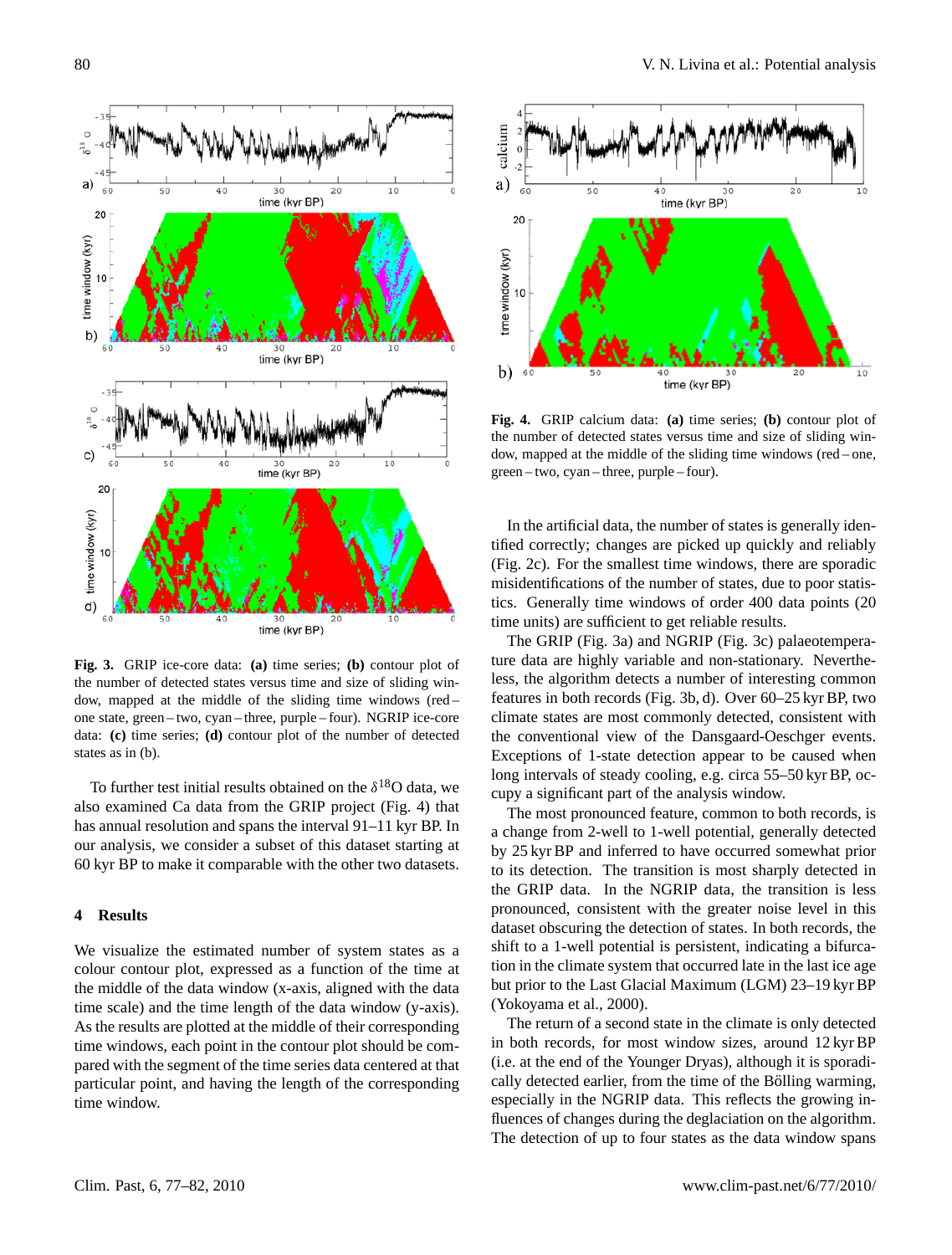the interval of the last glacial termination is probably an artefact of the nonstationarity in the time series. Although these four climate states plausibly represent the LGM, Bölling-Allerod warm interval, Younger Dryas cold interval, and the Holocene, it is perhaps more accurate to interpret the system as having two states about a moving trend.

As the end of the analysis window advances into the Holocene, the estimated number of system states declines. However, the number of climate states only reduces to one for both datasets when the analysis window comprises only the data since around 10 kyr BP, i.e. the start of the Holocene. For the GRIP data, there is some indication that the 8.2 kyr BP event can influence the algorithm sufficiently that two climate states are detected when using small windows that span the event. The 8.2 kyr BP event is also visible in the NGRIP data but has poorer signal-to-noise ratio, so does not exert the same influence on the algorithm.

Given that the ice-core time series are much shorter (in terms of the number of recorded transitions between states) than the simulated time series used above, the question arises how robust our results with the ice-core data are statistically. The mean recurrence time (Kramers waiting time) between DO events is 2.8 kyr which is about the same as in the artificial data in nondimensional system time units. Hence the maximum window size of 20 kyr in Fig. [3b](#page-3-0), d corresponds to 20 units on the vertical axis in Fig. [2c](#page-2-0). This is just enough to enable a correct detection of the number of states with very high probability. Together with the fact that our results are robust for a range of window sizes between 10 and 20 kyr this gives us some confidence that our conclusions are reliable.

As a further test, we examined GRIP Ca data, and the result (Fig. 4) confirms the detected bifurcation in GRIP and NGRIP  $\delta^{18}O$ , although the datasets have different origin and temporal resolution.

#### **5 Conclusions**

The results support the widely held view of the Dansgaard-Oeschger events that they represent switches between 2 states of the climate system, which were present from before the start of our analysis 60 kyr BP. Most interesting is the detection of a bifurcation in the climate system that reduced the number of states from 2 to 1, sometime prior to the last glacial maximum (LGM) 23–19 kyr BP. This can be interpreted as the loss of a stable warm interstadial state. This result is not inconsistent with the conventional labelling of DO warming event 2 occurring at 23.4 kyr BP (timing according to [Rahmstorf,](#page-5-16) [2003\)](#page-5-16) or the earlier DO events 3 at 27.8 kyr BP and 4 at 29.0 kyr BP. Rather we suggest that although transitions to a warm state were still triggered up to the LGM, the resulting state became not even marginally stable. In the case of DO event 2 at least (and possibly 3 and even 4), the system was always destined to revert back to a cold state at a rate determined by its internal dynamics and/or the removal of some forcing factor. Indeed shortening of the duration of the warm interstadial state can be seen in the time series (Fig. [3a](#page-3-0), c) as time progresses toward the LGM.

Clearly a warm state reappears during the deglaciation, in the form of the Bölling warming event (conventionally labelled DO event 1 at 14.6 kyr BP; [Rahmstorf,](#page-5-16) [2003\)](#page-5-16), but whether it is appropriate to liken this to the earlier interstadials or the Holocene is unclear from our analysis. Likewise whether the Younger Dryas cool event should be likened to the earlier cold stadial state is ambiguous. Clearly Northern Hemisphere ice volume had declined significantly prior to either of these events, and was undergoing a transition from glacial to interglacial states. For the last 10 kyr of the Holocene, under interglacial ice volume, only 1 stable Atlantic ocean-atmosphere-sea-ice state is detected. We interpret the 8.2 kyr BP cooling event as a meltwater induced transient change in ocean-atmosphere-sea-ice from which the system was always destined to recover.

In this view the stability regime of the Atlantic oceanatmosphere-sea-ice system is reshaped and sometimes bifurcated by longer timescale changes in ice volume, as suggested by a number of models, e.g. [\(Ganopolski and Rahm](#page-5-6)[storf,](#page-5-6) [2001;](#page-5-6) [Colin de Verdiere et al.,](#page-5-17) [2006\)](#page-5-17). Bistability of the Atlantic ocean-atmosphere-sea-ice system is present for intermediate Northern Hemisphere ice volumes, whereas under glacial maximum conditions there is only one stable cold state for Greenland temperature, and under interglacial conditions there is only a single (different) stable warm state.

The Langevin equation (Eq. 1) used in the present paper as a conceptual model is a fairly natural starting point which is already quite general but admittedly has limitations. The model is of first order; a higher-order model could accommodate richer dynamics. Sometimes, palaeoclimatic cycles are treated as oscillations, e.g. [\(Ghil et al.,](#page-5-18) [1987\)](#page-5-18). Our method can be readily extended to a second-order stochastically driven potential model supporting oscillatory behaviour [\(Kwasniok and Lohmann,](#page-5-11) [2010\)](#page-5-11). Moreover, Eq. (1) does not allow for non-random external forcing, e.g. orbital forcing. Also the possibility of state-dependent noise rather than purely additive noise as well as coloured noise would be interesting to include. The proposed approach is initial, and further generalization of the method is to be developed.

*Acknowledgements.* We would like to thank J. Kantelhardt and Yu. Sapronov for discussions and P. Ditlevsen for useful comments on the manuscript. We are grateful to P. Ditlevsen for providing the GRIP Ca dataset for our analysis. The research was supported by NERC through project NE/F005474/1. We woud like to thank Michel Crucifix and an anonymous reviewer who helped us improve the manuscript.

Edited by: V. Masson-Delmotte